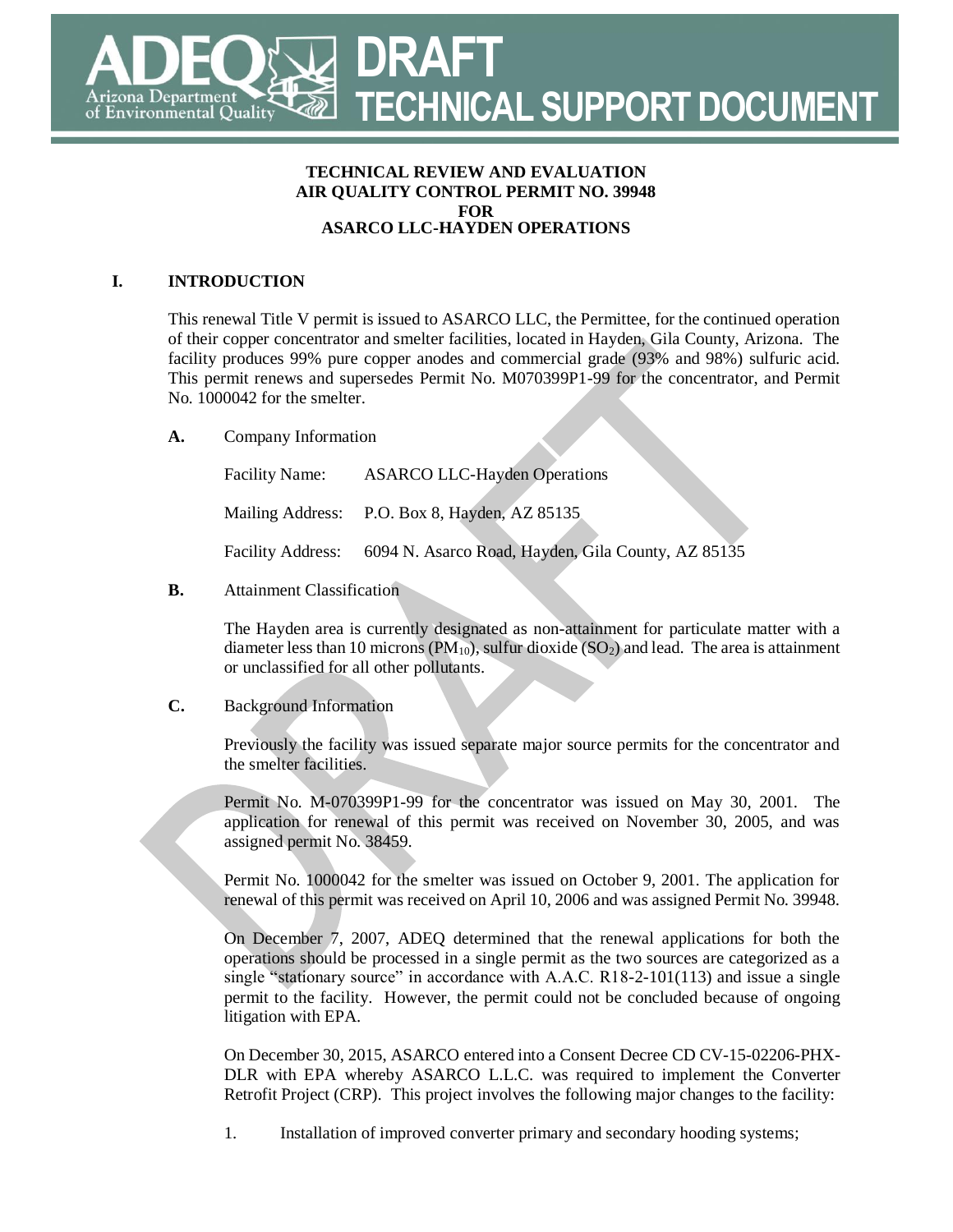



- 2. Installation of a new tertiary hooding system over the converter aisle;
- 3. Replacement of the five (5) existing Peirce-Smith converters with three (3) new Peirce-Smith converters of increased size (approximately 15 feet by 35 feet);
- 4. Replacement of the existing R&R Cottrell with a baghouse (the Vent Gas Baghouse);
- 5. Change to high surface area ("HSA") lime injection on the secondary hood gas for greater control of sulfur dioxide emissions; and
- 6. Installation of an HSA lime injection system on the flash furnace vent gas.

All the above improvements are designed to achieve, at a minimum, 97% primary hood capture of Blowing emissions, 97% secondary hood capture of Blowing emissions escaping the primary hood, 90% secondary hood capture of charging and skimming emissions, and 95% tertiary hood capture of all copper converter emissions escaping the primary and secondary hoods.

Subsequent to the Consent Decree, a Significant Permit Revision No. 60647 was issued on January 19, 2016 to authorize construction of the CRP.

On May 8, 2017, ASARCO submitted a revised permit application for renewal of the permit and for incorporation of the Consent Decree requirements into the Title V permit.

This renewal permit incorporates the following new requirements not included in the prior permits:

- 1. All the requirements mandated by the CD CV-15-02206-PHX-DLR Paragraph 101.
- 2. National Emissions Standards for Hazardous Air Pollutants (NESHAP) under 40 CFR 63 Subpart EEEEEE (as applicable to current operations).
- 3. NESHAP under 40 CFR 63 Subpart QQQ (as mandated by the Consent Decree prior to termination of the Consent Decree).
- 4. Requirements for sulfur dioxide (SO2) emissions from State Rule A.A.C R18-2- B1302, which has been submitted to EPA as a revision to the state implementation plan (SIP).
- 5. Requirements for lead emissions from State Rules A.A.C R18-2-B1301 and B1301.01, which has been submitted to EPA as a revision to the SIP.
- 6. Requirements for reverts and silica flux crushing and screening operations (These operations are performed on-site at ASARCO by an outside contractor, Smithco).
- 7. Regional Haze Federal Implementation Plan (FIP) requirements under 40 CFR 52.145(l).

#### **II. PROCESS DESCRIPTION**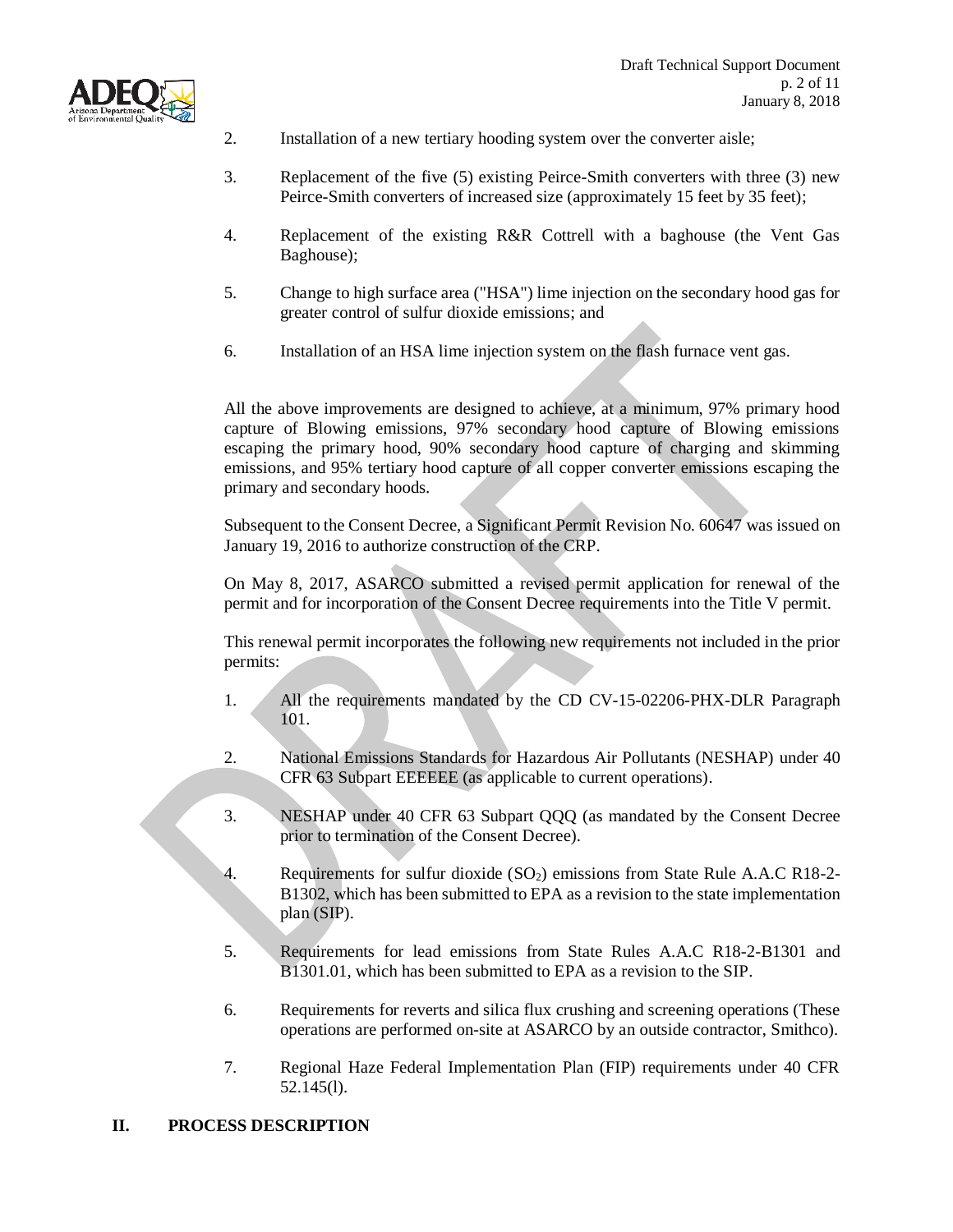

#### **A.** Concentrator Operations

The concentrator facility consists of the following operations:

- 1. Receiving ore by rail car.
- 2. Secondary and tertiary crushing operations for size reduction.
- 3. Grinding and froth floatation operations where copper concentrate is produced and sent to smelter.
- 4. Processing of tailings from the froth floatation process.
- **B.** Smelter Operations
	- 1. Unloading operations for copper concentrate, fluxes and coke to create the flash furnace feed mix
	- 2. Drying of furnace feed mix in the dryers
	- 3. Flash furnace smelting operations to produce copper matte
	- 4. Converters for conversion of copper matte (50 60% copper) to blister copper (approximate 98% purity)
	- 5. Anode furnaces and anode casting for production of 99% purity copper which is sent to ASARCO's refinery in Texas.
	- 6. Sulfuric acid plant for conversion of  $SO<sub>2</sub>$  gases from flash furnace and converters to produce 93% and 98% sulfuric acid.
	- 7. Brick crushing operations for crushing and screening of furnace bricks
	- 8. Slag and miscellaneous material processing and handling operations.
- **C.** Smithco Operations
	- 1. Revert crushing and screening operations
	- 2. Flux crushing and screening operations

# **III. EMISSIONS**

Table 1 below depicts the facility-wide potential to emit (PTE). The facility has the potential to emit greater than 100 tons per year of particulate matter  $(PM)$ ,  $PM<sub>10</sub>$ , sulfur dioxide, nitrogen oxides and carbon monoxide. Thus, the facility is classified as a Major Source, pursuant to A.A.C. R18- 2-101.64. Emissions of Hazardous Air Pollutants (HAPs) from the facility are less than 10 tons per year for any single pollutant, and less than 25 tons per year for all hazardous air pollutants. The facility-wide emissions, based on the information provided in the application and subsequent updates, are as follows: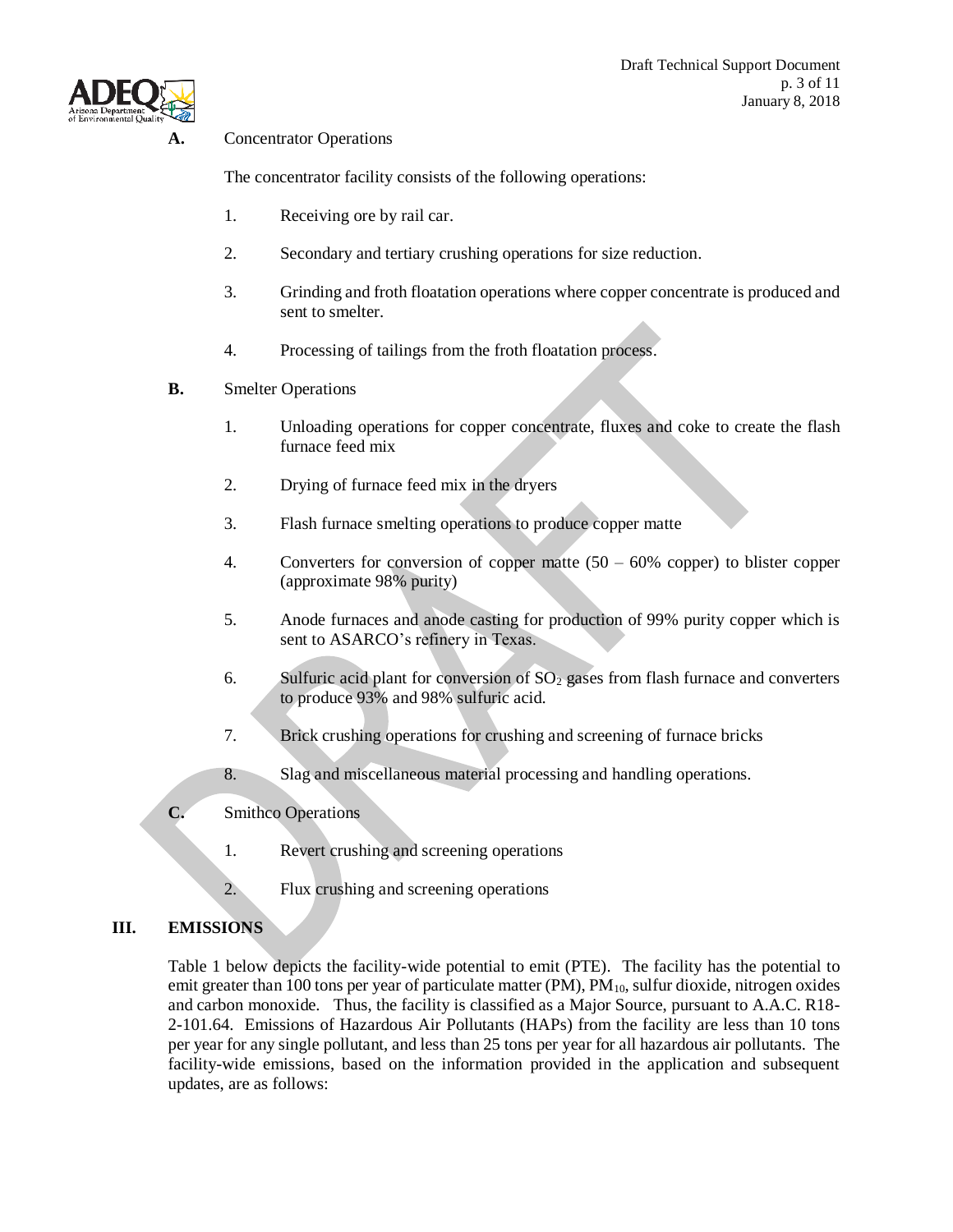

| Table 1- Potential to Emit |                      |                      |                      |                      |
|----------------------------|----------------------|----------------------|----------------------|----------------------|
| <b>Pollutant</b>           | <b>Smelter</b>       | Concentrator         | <b>Smithco</b>       | <b>Total</b>         |
|                            | <b>Tons per Year</b> | <b>Tons per Year</b> | <b>Tons per Year</b> | <b>Tons per Year</b> |
| <b>PM</b>                  | 455.2                | 1077.8               | 18.1                 | 1551.1               |
| $PM_{10}$                  | 1688.7               | 392.8                | 6.6                  | 2088.1               |
| PM <sub>2.5</sub>          | 1406.9               | 161.1                | 1.2                  | 1569.2               |
| SO <sub>2</sub>            | 2523.8               | 0.3                  |                      | 2524.1               |
| <b>NO<sub>x</sub></b>      | 275.7                | 5.4                  |                      | 281.1                |
| CO                         | 140.8                | 1.9                  |                      | 142.7                |
| <b>VOC</b>                 | 12.1                 | 0.4                  |                      | 12.5                 |
| <b>SAM</b>                 | 125.0                |                      |                      | 125.0                |
| <b>Total HAPs</b>          | 15.39                | 2.96                 | 0.26                 | 18.61                |
| CO <sub>2</sub>            | 205707.0             | 1610.1               |                      | 207317.1             |
| CH <sub>4</sub>            | 3.7                  | $\overline{0}$       |                      | 3.7                  |
| $N_2O$                     | 3.5                  | $\boldsymbol{0}$     |                      | 3.5                  |
| CO <sub>2</sub> e          | 206848.7             | 1583.1               |                      | 208431.8             |
| Lead                       | 3.87                 | 0.22                 | 0.21                 | 4.3                  |
| Arsenic                    | 3.31                 | 0.05                 | 0.01                 | 3.37                 |

#### **Table 1- Potential to Emit**

# **IV. HAZARDOUS AIR POLLUTANTS (HAPs) EMISSIONS**

The facility-wide HAPs emissions, as estimated by the Permittee, are below 10 tons per year for any single HAP and less than 25 tons per year for total HAPs. The permit establishes limits to ensure that the facility remains an area source. The permit provides for a methodology to determine facility-wide HAPs emissions on a rolling 12-month period basis from all stacks and fugitive emission sources to assure compliance with the limits.

#### **V. SUMMARY OF CONSENT DECREE PROVISIONS INCORPORATED INTO THE PERMIT**

The following requirements from the Consent Decree CV-15-02206-PHX-DLR are incorporated into the renewal permit. Some of these requirements are also found in Air Quality Permit 60647.

- **A.** Discontinuation of all five existing converters, and installation of R&R Cottrell ESP replacement baghouse (vent gas baghouse) by May 1, 2018.
- **B.** Completion of the Converter Retrofit Project by December 1, 2018
- **C.** Emission Limitations
	- 1. PM emission limits for acid plant, secondary hood baghouse, anode furnaces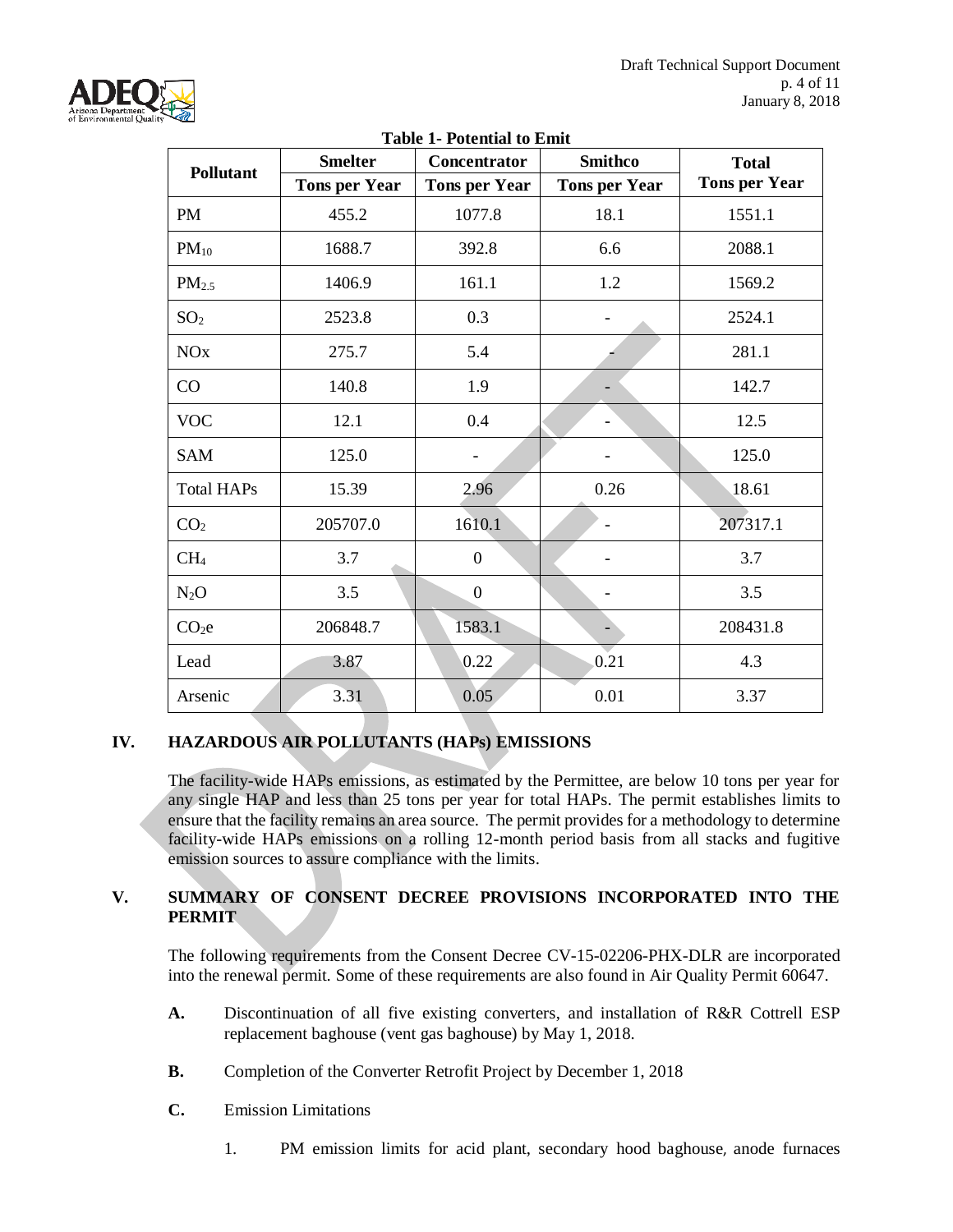

baghouse and vent gas baghouse;

- 2. Total PM Limit for any combination of stacks, vents, or other openings on furnaces, reactors, or other types of process vessels;
- 3. SO<sup>2</sup> emission limits for main stack, secondary hood baghouse and tertiary hood exhaust stream; and
- 4. SO<sup>2</sup> control efficiency of 50% for High-Surface-Area (HSA) Hydrated Lime injection for secondary hood baghouse and new vent gas baghouse.
- **D.** Monitoring Requirements
	- 1. Monitoring of operating parameters for primary, secondary and tertiary capture systems;
	- 2.  $SO<sub>2</sub>$  CEMS on vent gas baghouse, anode baghouse, acid plant tail gas, secondary hood baghouse and tertiary hood exhaust stream;
	- 3. Monitoring of  $SO_2$  control efficiency for High-Surface-Area Hydrated Lime injection for secondary hood baghouse and new vent gas baghouse;
	- 4. PM CEMS on gas streams exiting anode furnaces baghouse, acid plant, secondary hood baghouse, tertiary hooding, and vent gas baghouse;
	- 5. Long-path optical density/opacity monitors on the outside of the building housing the flash furnace, converters, and anode furnaces after the initial fugitive emission study has been conducted; and
	- 6. Operational requirements for baghouses and scrubbers.
- **E.** Initial fugitive emissions study within six months after completion of the CRP, followed by a repeat study after 5 years
- **F.** EPA approved Fugitive Dust Plan prepared in accordance with Appendix "B" of the Consent Decree addressing the requirements for:
	- 1. Track hopper and crushing operations in the concentrator area;
	- 2. Handling of uncrushed and crushed reverts, refractory bricks and silica flux;
	- 3. Fine ore storage operations, concentrate storage and handling operations and bedding operations;
	- 4. Handling of acid plant scrubber blowdown;
	- 5. Paved and unpaved roads;
	- 6. Tailing facilities;
	- 7. Wind fences, storage piles, conveyors, sprayer and non-sprayer wetting operations;
	- 8. Periodic inspections;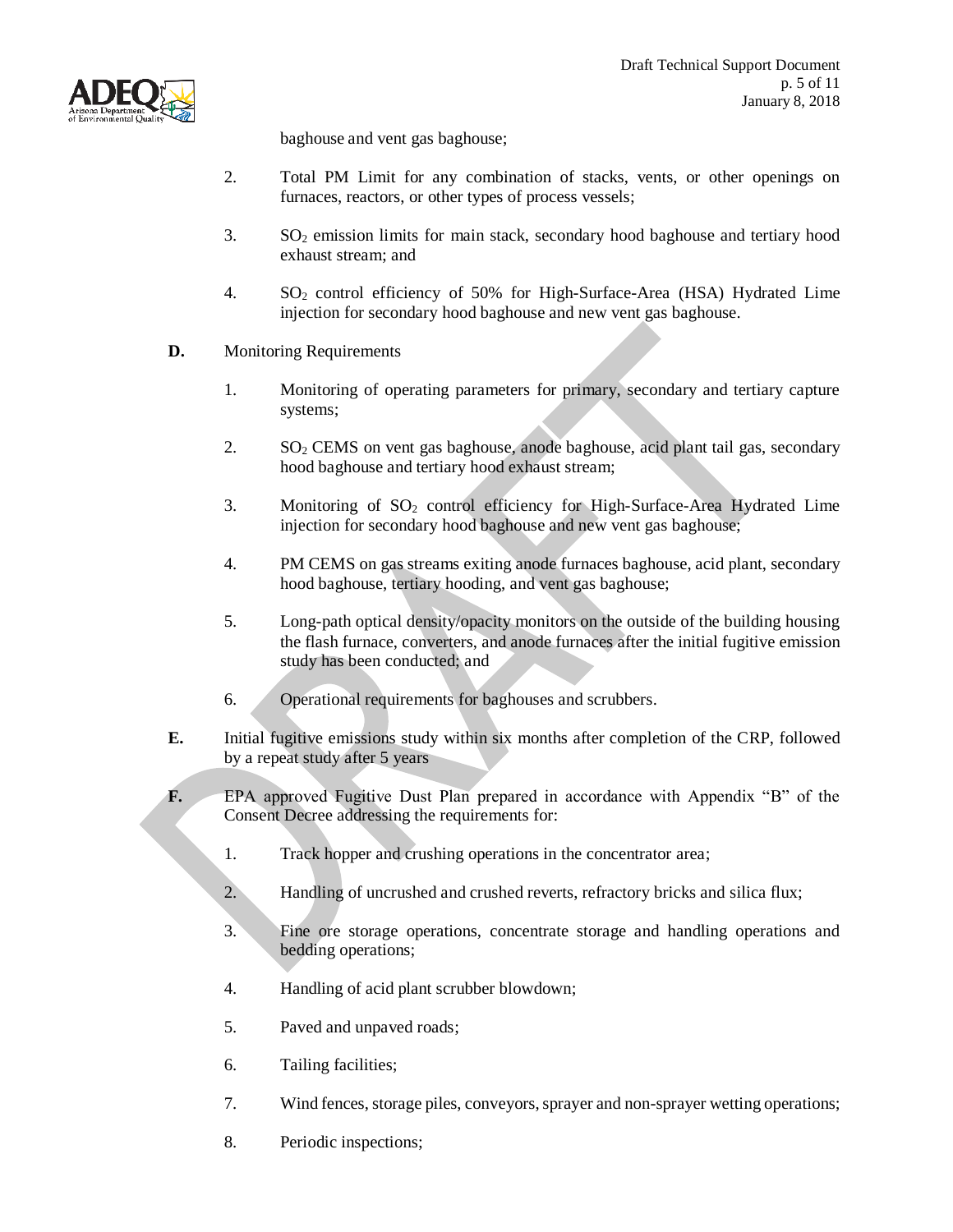



- 9. Opacity monitoring including requirements for long-path optical density/opacity monitors to detect dust emissions at major openings on the secondary crusher and fine ore storage buildings;
- 10. Ambient monitoring; and
- 11. Recordkeeping and reporting requirements

#### **VI. REQUIREMENTS FROM SO<sup>2</sup> AND LEAD STATE IMPLEMENTATION PLANS (SIPs)**

The Hayden area is classified as non-attainment for  $SO<sub>2</sub>$  and lead. The Department, therefore developed the SIPs to bring the area into attainment. As part of the SIP development process, air dispersion modeling was conducted and, based on the modeling analysis, emission limits were established for  $SO_2$  and lead. The SIPs also establish monitoring, recordkeeping and reporting requirements for those limits. These SIPs are incorporated in the Arizona Administrative Code under R-18-2-B1301 and 1302. In addition, emission limits for lead-bearing fugitive dust from the Hayden smelter are established under R-18-2-B1301.01. These SIPs have been submitted to EPA for approval.

The requirements under these rules are State enforceable until the SIPs are approved by EPA.

The Permittee is required to comply with the emission limits for  $SO<sub>2</sub>$  and lead, and associated monitoring, recordkeeping and reporting requirements no later than July 1, 2018.

The requirements for lead-bearing fugitive dust becomes applicable on December 1, 2018.

#### **VII. PREVIOUS PERMITS**

The table below lists previous permits held by this facility.

| <b>Permit Number</b> | <b>Date Issued</b> | <b>Application Basis</b>                          |
|----------------------|--------------------|---------------------------------------------------|
| M070399P1-99         | May 30, 2001       | Title V Renewal Permit (Concentrator)             |
| 1000042              | October 9, 2001    | Title V Renewal Permit (Smelter)                  |
| 29282                | May 26, 2004       | Significant Permit Revision to Permit No. 1000042 |
| 34778                | August 16, 2006    | Significant Permit Revision to Permit No. 1000042 |
| 52397                | October 29, 2010   | Minor Permit Revision to Permit No. 1000042       |
| 54251                | August 23, 2011    | Minor Permit Revision to Permit No. 1000042       |
| 57403                | June 6, 2013       | Minor Permit Revision to Permit No. 1000042       |
| 60647                | January 19, 2016   | Significant Permit Revision to Permit No. 1000042 |
| 63615                | April 15, 2016     | Minor Permit Revision to Permit No. 1000042       |
| 66329                | December 22, 2017  | Significant Permit Revision to Permit No. 1000042 |

**TABLE 3: Previous Permits**

#### **VIII. APPLICABLE REGULATIONS**

Table 2 displays the applicable requirements for each permitted piece of equipment along with an explanation of why the requirement is applicable.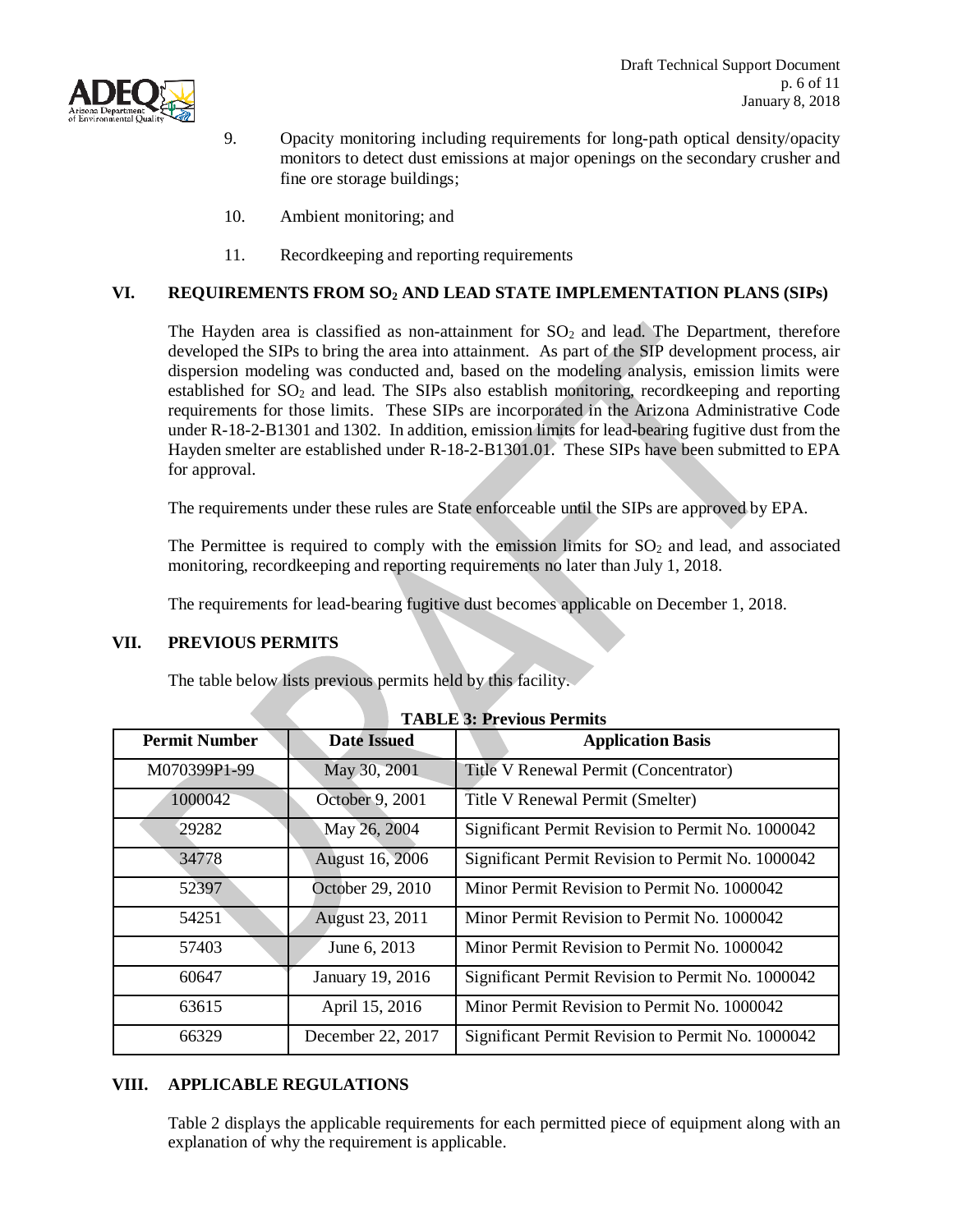

| Unit                                                                         | <b>Control</b>                                                  | radic 2. Vermeation of Teppheable regulations<br><b>Rule</b>                                                                        | <b>Discussion</b>                                                                                                                                                                                                                                                                                                                                                                                                                                                                                                                                                   |
|------------------------------------------------------------------------------|-----------------------------------------------------------------|-------------------------------------------------------------------------------------------------------------------------------------|---------------------------------------------------------------------------------------------------------------------------------------------------------------------------------------------------------------------------------------------------------------------------------------------------------------------------------------------------------------------------------------------------------------------------------------------------------------------------------------------------------------------------------------------------------------------|
|                                                                              | <b>Device</b>                                                   |                                                                                                                                     |                                                                                                                                                                                                                                                                                                                                                                                                                                                                                                                                                                     |
| <b>CONCENTRATOR</b>                                                          |                                                                 |                                                                                                                                     |                                                                                                                                                                                                                                                                                                                                                                                                                                                                                                                                                                     |
| <b>Track Hopper</b><br>Unloading<br>operations                               | Wet Scrubber                                                    | A.A.C. R18-2-721<br>CD CV-15-02206-PHX-DLR<br>40 CFR 64                                                                             | These<br>operations<br>subject<br>the<br>are<br>to<br>requirements for metallic mineral processing<br>under A.A.C. R18-2-721.<br>The scrubber is<br>subject to emission standards and other<br>applicable requirements under the Consent<br>Decree.<br>Track hopper is also subject to Compliance<br>Assurance Monitoring (CAM) requirements<br>under 40 CFR 64.                                                                                                                                                                                                    |
| Crusher and<br>Fine Ore<br>Storage areas                                     | Wet<br><b>Scrubbers</b>                                         | A.A.C. R18-2-721<br>40 CFR 60 Subpart LLL<br>CD CV-15-02206-PHX-DLR                                                                 | The existing facilities constructed prior to 1982<br>are subject to the requirements for metallic<br>mineral processing under A.A.C. R18-2-721.<br>The facilities constructed after August 24, 1982<br>are subject to New Source Performance<br>Standards (NSPS) under 40 CFR 60 Subpart<br>LL.                                                                                                                                                                                                                                                                     |
|                                                                              |                                                                 |                                                                                                                                     | These operations are also subject to the<br>applicable requirements under the Consent<br>Decree. Scrubbers #4 and 5 are also subject to<br>CAM requirements under 40 CFR 64.                                                                                                                                                                                                                                                                                                                                                                                        |
| Lime Storage<br>and Handling<br>operations                                   |                                                                 | A.A.C. R18-2-730                                                                                                                    | These operations are subject to requirements<br>for unclassified sources under A.A.C. R18-2-<br>730.                                                                                                                                                                                                                                                                                                                                                                                                                                                                |
| <b>SMELTER</b>                                                               |                                                                 |                                                                                                                                     |                                                                                                                                                                                                                                                                                                                                                                                                                                                                                                                                                                     |
| Concentrate<br>Dryers/Flash<br><b>Furnace Matte</b><br>Tapping<br>Operations | Vent gas<br>baghouse,<br>capture<br>system for<br>matte tapping | 40 CFR 60 Subpart P<br>40 CFR 52.126(b)<br>CD CV-15-02206-PHX-DLR<br>40 CFR 63 Subpart EEEEEE<br>40 CFR 63 Subpart QQQ<br>40 CFR 64 | These operations are subject to the NSPS<br>requirements under 40 CFR 60 Subpart P.<br>Current operations are subject to National<br>Emission<br>Standards for Hazardous<br>Air<br>Pollutants (NESHAP) under 40 CFR 63<br>Subpart EEEEEE and all the applicable<br>requirements under the Consent Decree as<br>identified in Attachment "D" of the permit.<br>After the effective date to be determined by the<br>Permittee, the Permittee is required to comply<br>with the NESHAP requirements under 40 CFR<br>63 Subpart QQQ as identified in Attachment<br>"E". |
|                                                                              |                                                                 |                                                                                                                                     | New vent gas baghouse is subject to CAM<br>requirements under 40 CFR 64 until PM CEMS<br>are established for this stream.                                                                                                                                                                                                                                                                                                                                                                                                                                           |

# **Table 2: Verification of Applicable Regulations**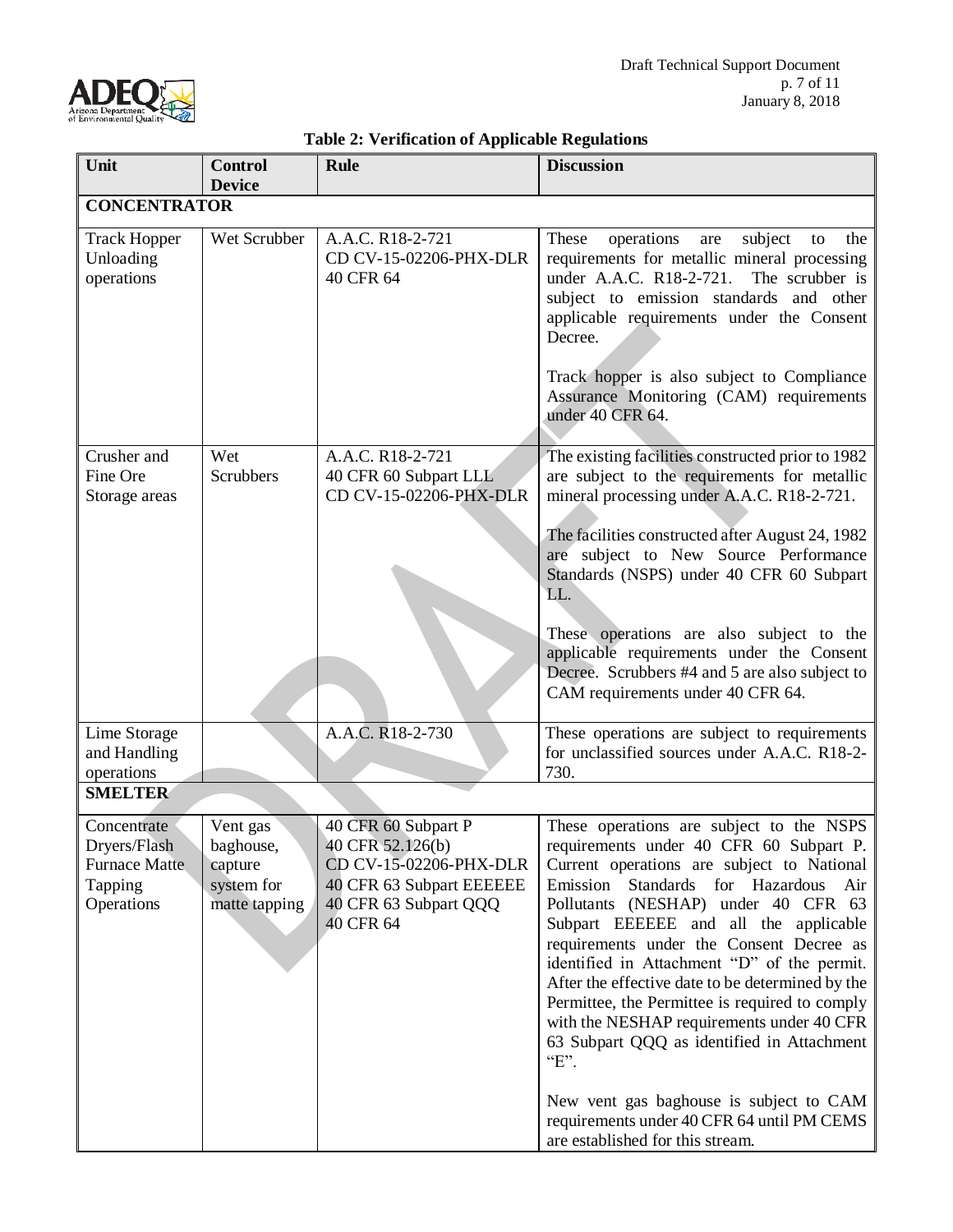

| Unit                                                   | <b>Control</b>                                                                                                    | <b>Rule</b>                                                                                                                                                                                                                                                                                                                                   | <b>Discussion</b>                                                                                                                                                                                                                                                                                                                                                                                                                                                                                                                                                                                                                                                                                                                                                                                                                                                                                                                                                                                                                                                                         |
|--------------------------------------------------------|-------------------------------------------------------------------------------------------------------------------|-----------------------------------------------------------------------------------------------------------------------------------------------------------------------------------------------------------------------------------------------------------------------------------------------------------------------------------------------|-------------------------------------------------------------------------------------------------------------------------------------------------------------------------------------------------------------------------------------------------------------------------------------------------------------------------------------------------------------------------------------------------------------------------------------------------------------------------------------------------------------------------------------------------------------------------------------------------------------------------------------------------------------------------------------------------------------------------------------------------------------------------------------------------------------------------------------------------------------------------------------------------------------------------------------------------------------------------------------------------------------------------------------------------------------------------------------------|
|                                                        | <b>Device</b>                                                                                                     |                                                                                                                                                                                                                                                                                                                                               |                                                                                                                                                                                                                                                                                                                                                                                                                                                                                                                                                                                                                                                                                                                                                                                                                                                                                                                                                                                                                                                                                           |
| Flash Furnace,<br>Converters                           | Acid plant,<br>primary and<br>secondary<br>capture<br>systems,<br>tertiary<br>ventilation<br>system,<br>baghouses | 40 CFR 60 Subpart P<br>40 CFR 52.126(b)<br>CD CV-15-02206-PHX-DLR<br>40 CFR 63 Subpart EEEEEE<br>40 CFR 63 Subpart QQQ<br>40 CFR 61 Subpart N<br>(Arsenic)<br>A.A.C. R18-2-715<br>A.A.C. R18-2-B1302 (State<br>$SO2$ rule)<br>A.A.C. R18-2-B1301 and<br>B1301.01 (State Lead rules)<br>40 CFR 64 (CAM)<br>40 CFR 52.145(1) - Regional<br>Haze | Flash furnace and new converters are subject to<br>the NSPS requirements under 40 CFR 60<br>Subpart P. Current operations are subject to the<br>NESHAP requirements under 40 CFR 63<br>Subpart EEEEEE and all the applicable<br>requirements under the Consent Decree as<br>identified in Attachment "D" of the permit.<br>After the effective date to be determined by the<br>Permittee, the Permittee is required to comply<br>with the NESHAP requirements under 40 CFR<br>63 Subpart QQQ as identified in Attachment<br>$E$ .<br>Effective July 1, 2018, the $SO2$ and lead<br>emissions are subject to A.A.C. R18-2-B1302<br>(State $SO_2$ rule), and A.A.C. R18-2-B1301 &<br>B1301.01 (State Lead rules).<br>Acid plant tail gas, and Secondary hood<br>baghouse streams are subject to CAM<br>requirements until PM CEMS are established<br>for these streams.<br>These operations are also subject to arsenic rate<br>monitoring requirements under 40 CFR 61<br>Subpart O.<br>Existing converters are subject to Regional<br>Haze FIP requirements under 40 CFR<br>$52.145(l)$ . |
| Anode<br>Furnace/Anode<br>Casting<br><b>Operations</b> | <b>Baghouse</b>                                                                                                   | A.A.C. R18-2-715<br>40 CFR 52.126(b)<br>CD CV-15-02206-PHX-DLR<br>40 CFR 64<br>40 CFR 52.145(1) - Regional<br>Haze                                                                                                                                                                                                                            | operations<br>subject<br>These<br>the<br>are<br>to<br>requirements under A.A.C. R18-2-715, 40<br>CFR $52.126(b)$ and all the applicable<br>requirements under the Consent Decree as<br>identified in Attachment "D" and "E" of the<br>permit.<br>Anode furnace baghouse is subject to CAM<br>requirements under 40 CFR 64 until PM CEMS<br>are established for this stream.<br>Anode furnaces are subject to Reginal Haze<br>FIP requirements under 40 CFR 52.145(1).                                                                                                                                                                                                                                                                                                                                                                                                                                                                                                                                                                                                                     |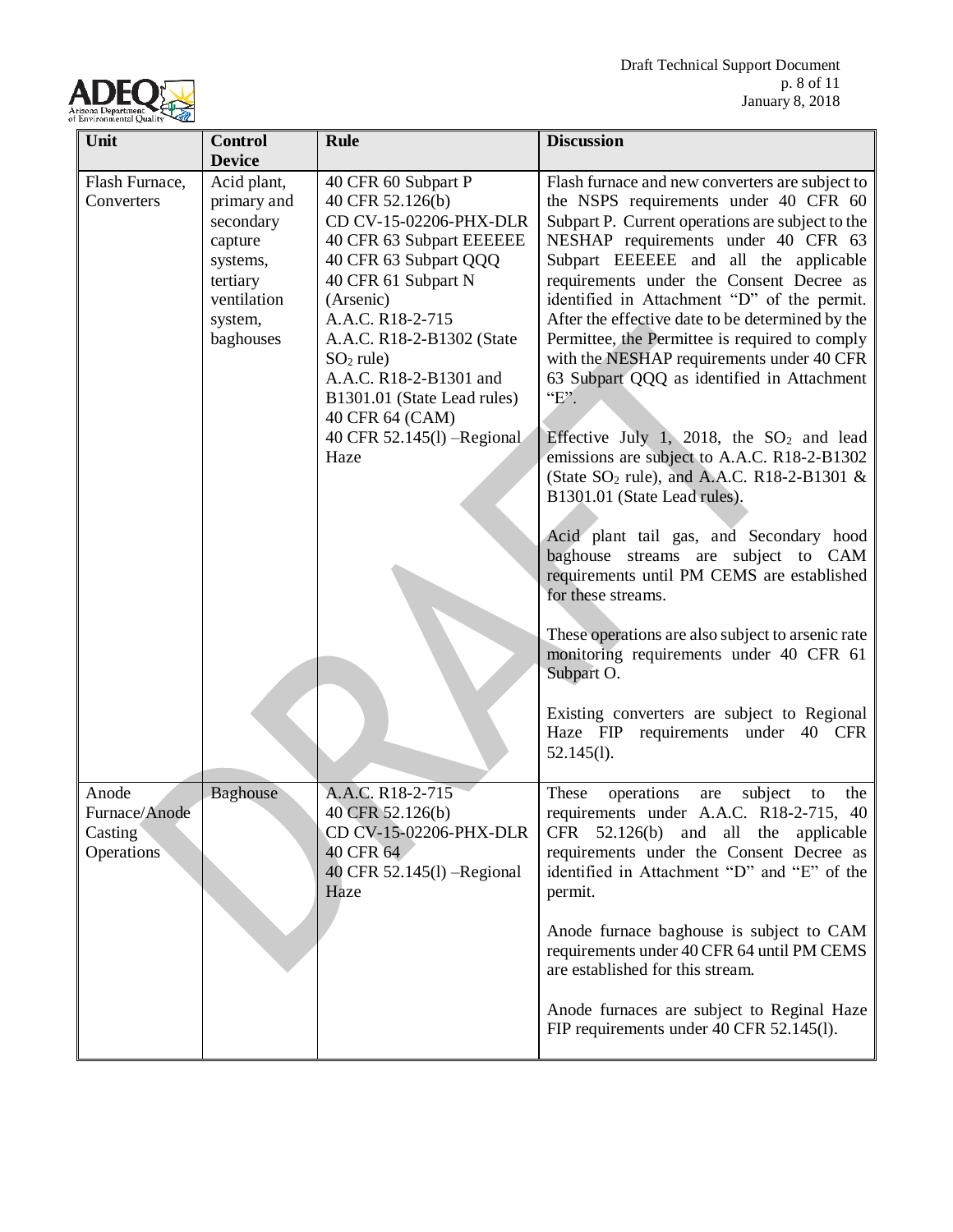

| Unit                                                                                                               | <b>Control</b><br><b>Device</b> | <b>Rule</b>                                                                                    | <b>Discussion</b>                                                                                                                                                                                                                                                                                                                                                                                                                                                                                        |
|--------------------------------------------------------------------------------------------------------------------|---------------------------------|------------------------------------------------------------------------------------------------|----------------------------------------------------------------------------------------------------------------------------------------------------------------------------------------------------------------------------------------------------------------------------------------------------------------------------------------------------------------------------------------------------------------------------------------------------------------------------------------------------------|
| <b>Brick Crusher</b>                                                                                               | Baghouse                        | A.A.C. R18-2-715<br>CD CV-15-02206-PHX-DLR                                                     | Brick crusher operations are subject to the<br>requirements under A.A.C. R18-2-715 and all<br>the applicable requirements under the Consent<br>Decree as identified in Attachment "D" and<br>"E" of the permit.                                                                                                                                                                                                                                                                                          |
| Material<br>Handling<br>operations                                                                                 | Water sprays,<br>wind fence     | A.A.C. R18-2-715<br>CD CV-15-02206-PHX-DLR                                                     | Material handling operations are subject to the<br>requirements under A.A.C. R18-2-715 and all<br>the applicable requirements under the Consent<br>Decree as identified in Attachment "D" and<br>"E" of the permit.                                                                                                                                                                                                                                                                                      |
| Smithco<br>Operations                                                                                              | Water sprays,<br>wind fence     | 40 CFR 60 Subpart LL<br>40 CFR 60 Subpart OOO<br>CD CV-15-02206-PHX-DLR                        | 40 CFR 60 Subpart LL is applicable to all<br>reverts crushing operations.<br>A.A.C. R9-3-522 is applicable to all silica flux<br>crushing operations constructed prior to 1982.<br>40 CFR 60 Subpart OOO is applicable to all<br>silica flux crushing operations constructed after<br>August 31, 1983, with additional requirements<br>applying to equipment constructed on or after<br>April 22, 2008.<br>Requirements under the Consent Decree apply<br>as identified in Attachment "H" of the permit. |
| <b>FACITY-WIDE REQUIREMENTS</b>                                                                                    |                                 |                                                                                                |                                                                                                                                                                                                                                                                                                                                                                                                                                                                                                          |
| <b>Acid Plant</b><br>Preheater,<br>Natural Gas-<br>Fired Boilers,<br>Water Heaters,<br>Space Heaters,<br>and Truck |                                 | A.A.C. R18-2-724                                                                               | These natural gas/propane fired equipment are<br>subject to the requirements under A.A.C. R18-<br>$2 - 724.$<br>As the facility is not a major source for HAPs,<br>these gas-fired equipment are not subject to<br>NESHAP requirements.                                                                                                                                                                                                                                                                  |
| <b>Wash Burners</b><br>Engines (non-<br>emergency and<br>emergency)                                                |                                 | A.A.C. R18-2-724<br>40 CFR 63 Subpart ZZZZ<br>40 CFR 60 Subpart IIII<br>40 CFR 60 Subpart JJJJ | Existing diesel engines are subject to A.A.C.<br>R18-2-724 and NESHAP 40 CFR 63 Subpart<br>ZZZZ.<br>New emergency diesel engines are subject to<br>NSPS Requirements under 40 CFR 60 Subpart<br>IIII.<br>New emergency spark ignition engines are<br>subject to NSPS Requirements under 40 CFR<br>60 Subpart JJJJ.                                                                                                                                                                                       |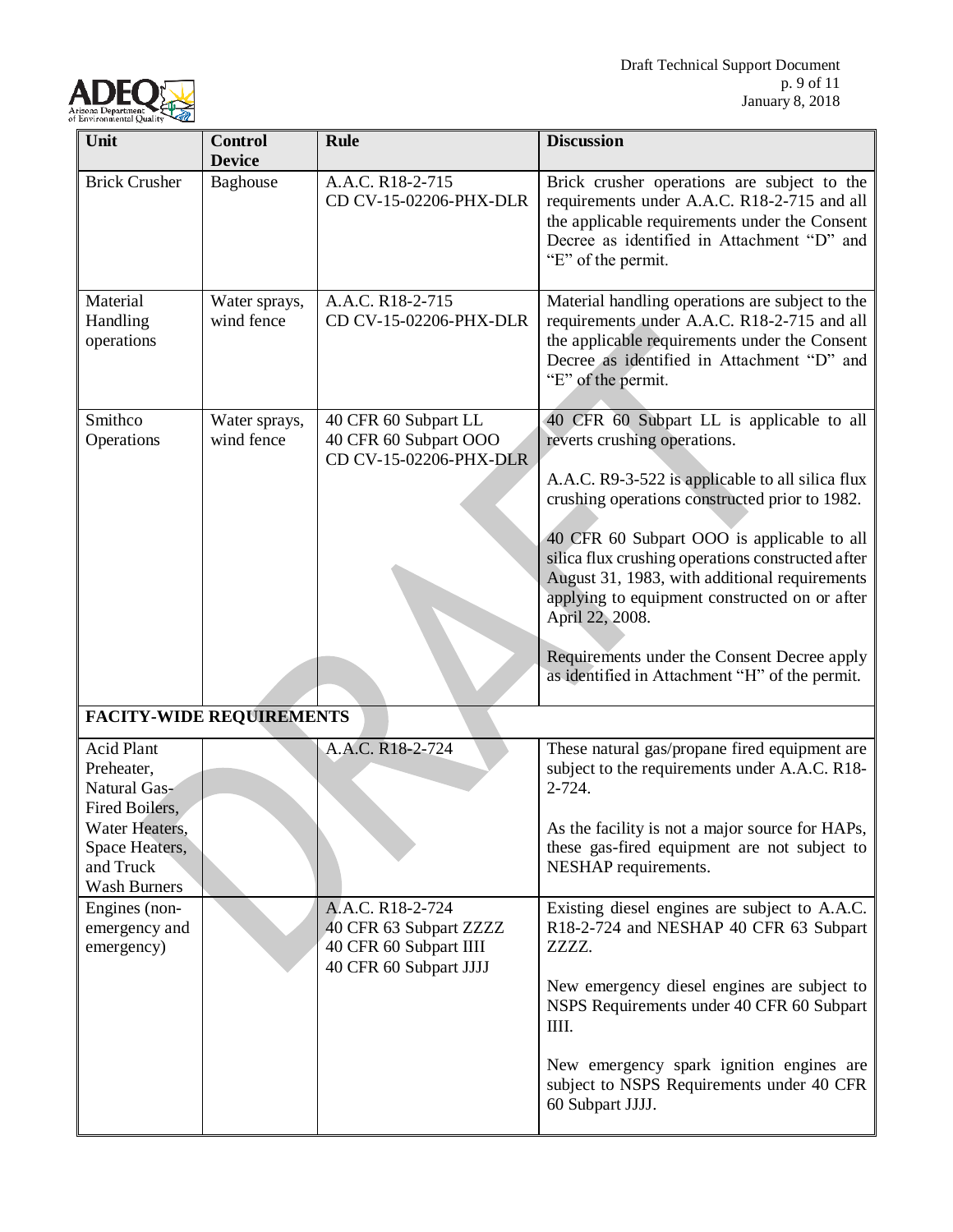

| Unit                                           | <b>Control</b>                                                                    | <b>Rule</b>                                                          | <b>Discussion</b>                                                                                                                                                                                                                                                             |
|------------------------------------------------|-----------------------------------------------------------------------------------|----------------------------------------------------------------------|-------------------------------------------------------------------------------------------------------------------------------------------------------------------------------------------------------------------------------------------------------------------------------|
|                                                | <b>Device</b>                                                                     |                                                                      |                                                                                                                                                                                                                                                                               |
| Gasoline<br>Storage<br>Tanks/Gasoline          |                                                                                   | A.A.C. R18-2-710<br>40 CFR 63 subpart CCCCCC                         | storage tanks are subject<br>Gasoline<br>to<br>requirements under A.A.C. R18-2-710.                                                                                                                                                                                           |
| Dispensing<br>facility                         |                                                                                   |                                                                      | Gasoline dispensing facility at area sources are<br>subject to 40 CFR 63 subpart CCCCCC.                                                                                                                                                                                      |
| Sulfuric Acid<br><b>Tanks</b>                  |                                                                                   | A.A.C. R18-2-730                                                     | These tanks are subject to requirements for<br>unclassified sources under A.A.C. R18-2-730.                                                                                                                                                                                   |
| Cooling<br><b>Towers</b>                       |                                                                                   | A.A.C. R18-2-730                                                     | All cooling towers are subject to requirements<br>for unclassified sources under A.A.C. R18-2-<br>730.                                                                                                                                                                        |
| Fugitive dust<br>sources                       | Water Trucks,<br>Water sprays,<br>Wind Fences,<br>Dust<br>Suppressants            | A.A.C. R18-2 Article 6<br>A.A.C. R18-2-702<br>CD CV-15-02206-PHX-DLR | All fugitive dust sources at the facility are<br>subject to the requirements under A.A.C. R18-<br>2 Article 6. The facility is also subject to<br>applicable fugitive dust requirements in<br>accordance with the Fugitive Dust Plan as<br>required under the Consent Decree. |
| Abrasive<br>Blasting                           | Wet blasting;<br>Dust<br>collecting<br>equipment;<br>Other<br>approved<br>methods | A.A.C. R-18-2-702<br>A.A.C. R-18-2-726                               | These standards are applicable to any abrasive<br>blasting operation.                                                                                                                                                                                                         |
| <b>Spray Painting</b>                          | Enclosures                                                                        | A.A.C. R18-2-702<br>A.A.C. R-18-2-727                                | This standard is applicable to any spray<br>painting operation.                                                                                                                                                                                                               |
| Demolition/ren<br>ovation<br><i>operations</i> | N/A                                                                               | A.A.C. R18-2-1101.A.8<br>40 CFR 61, Subpart M                        | This standard is applicable to any asbestos<br>related demolition or renovation operations.                                                                                                                                                                                   |

# **IX. LIST OF ABBREVIATIONS**